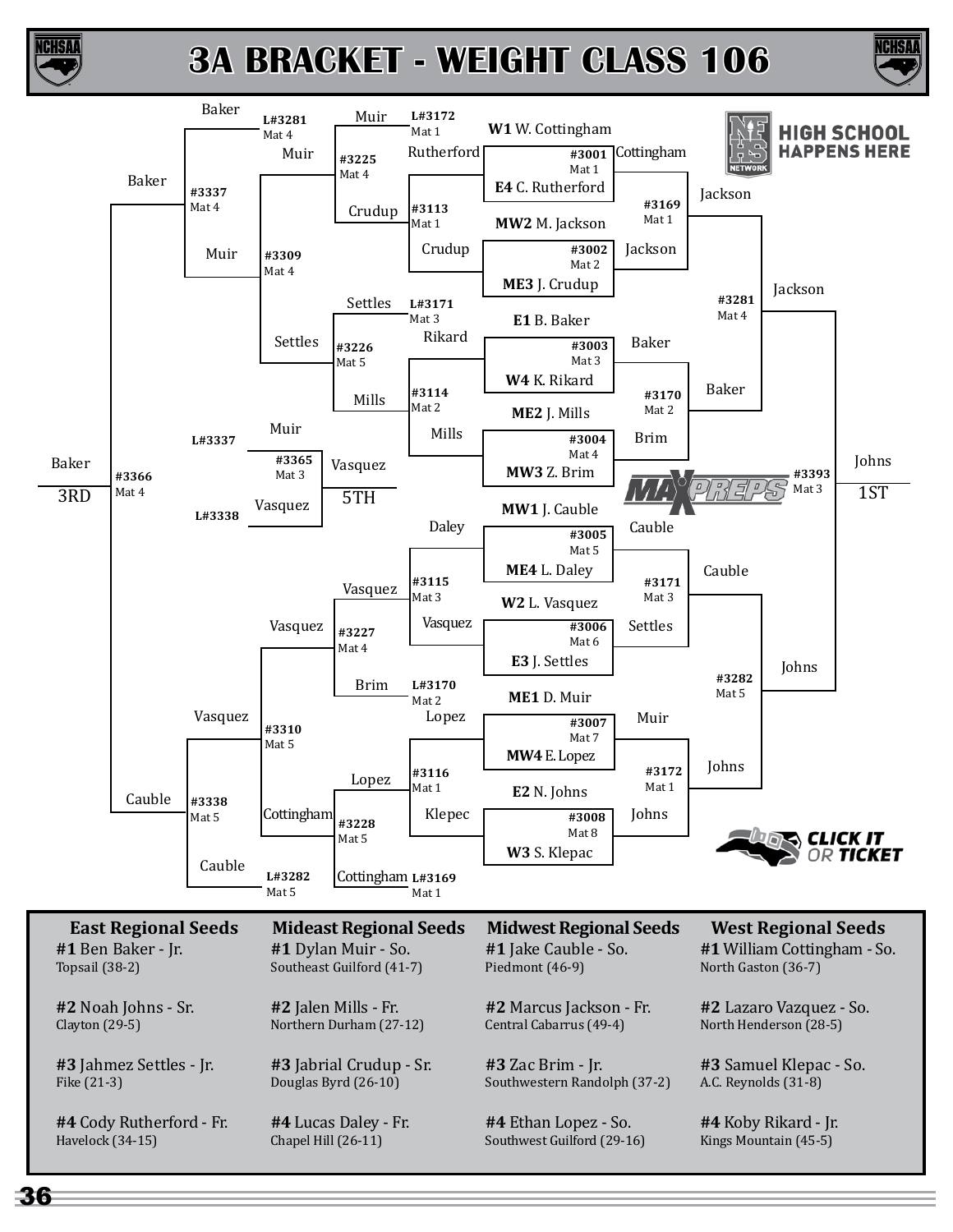



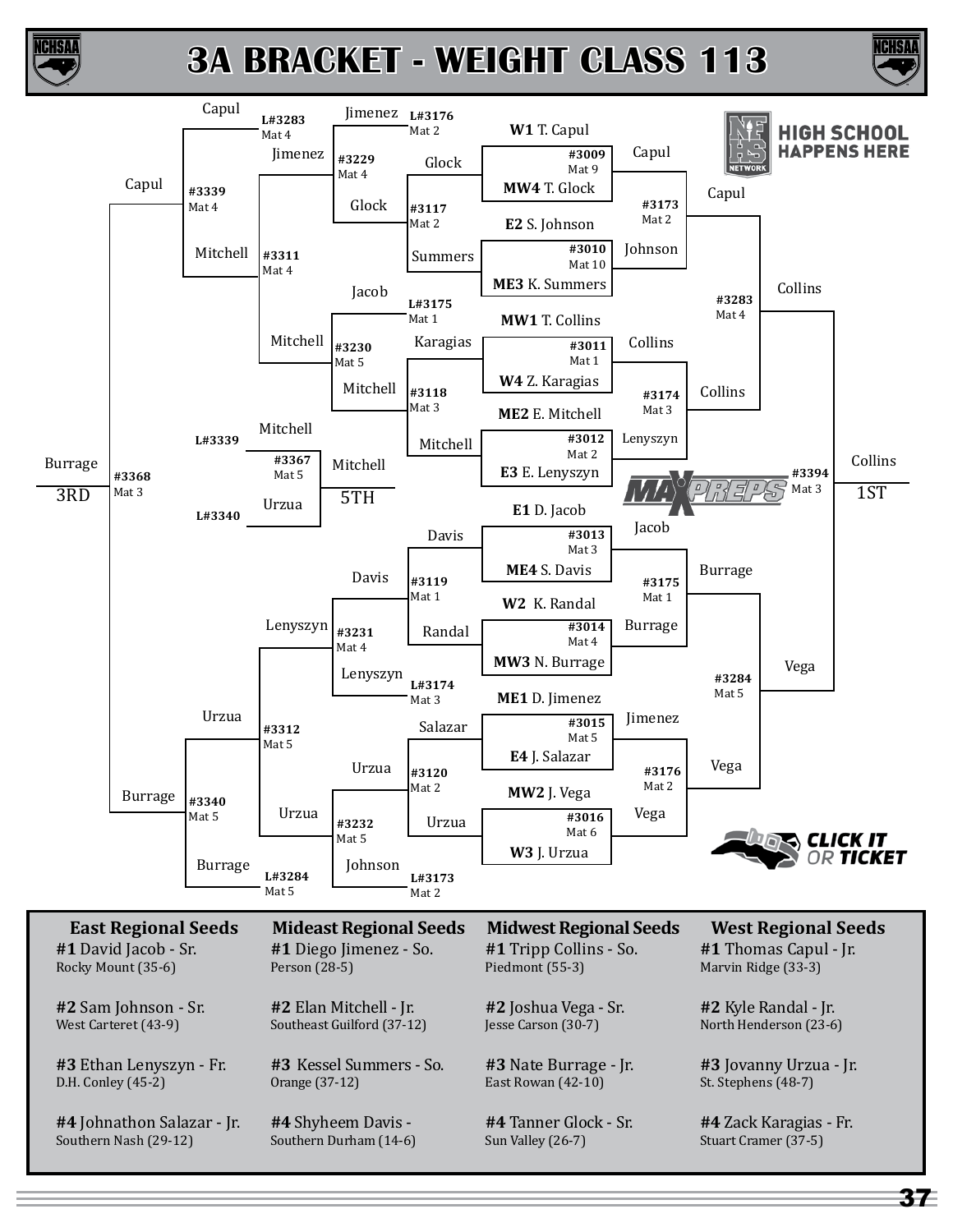

ICHSAA

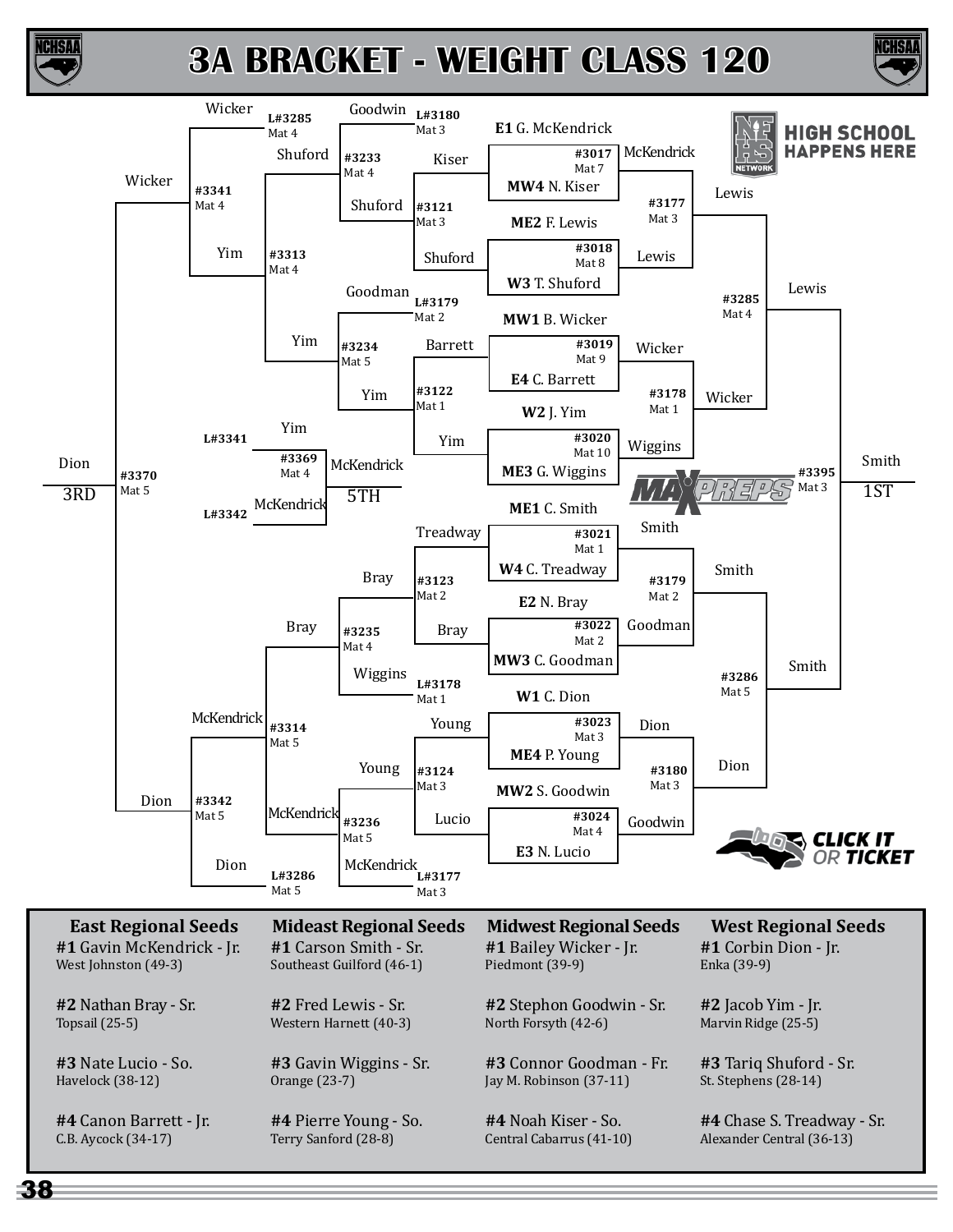



ICHSA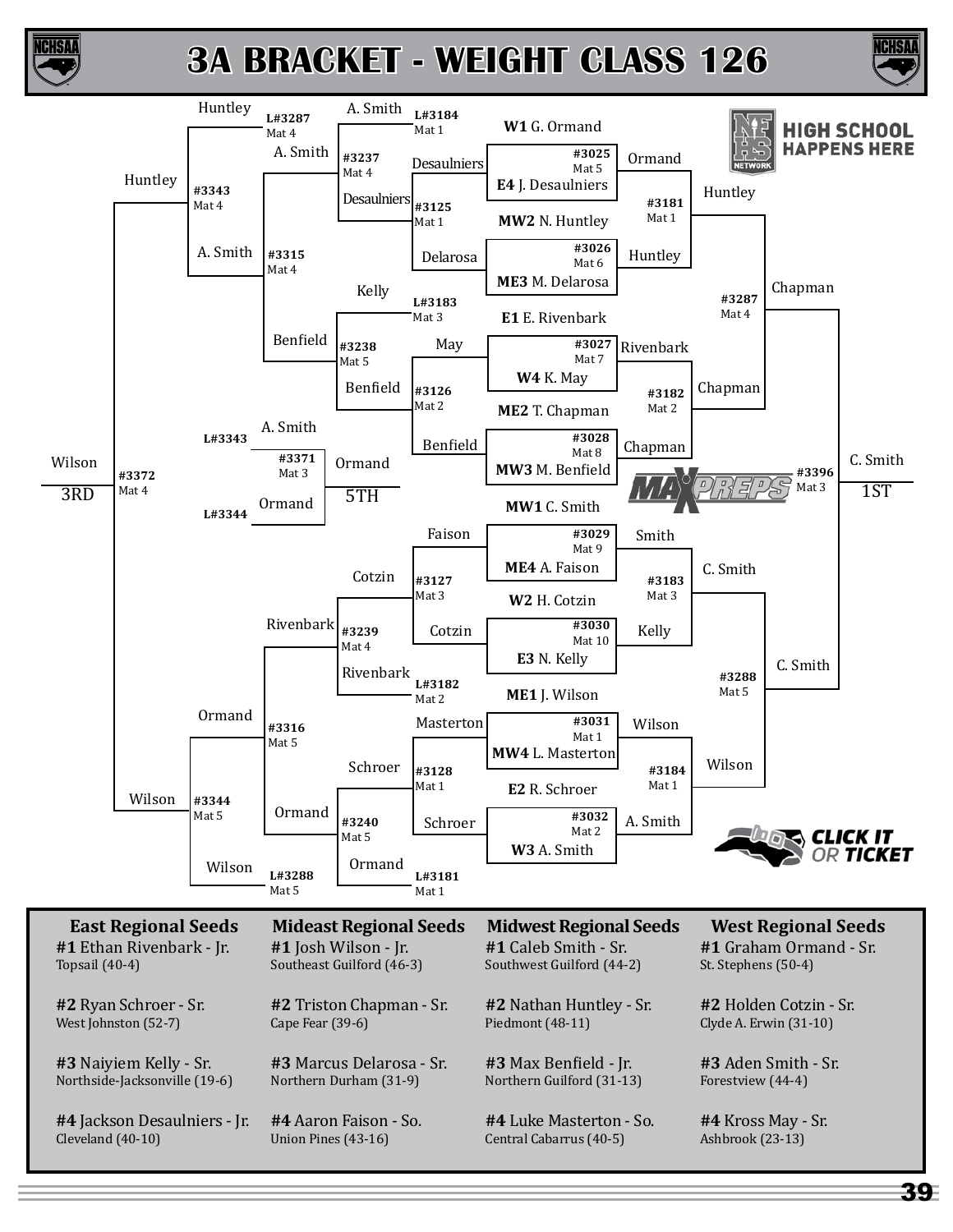

ICHSA

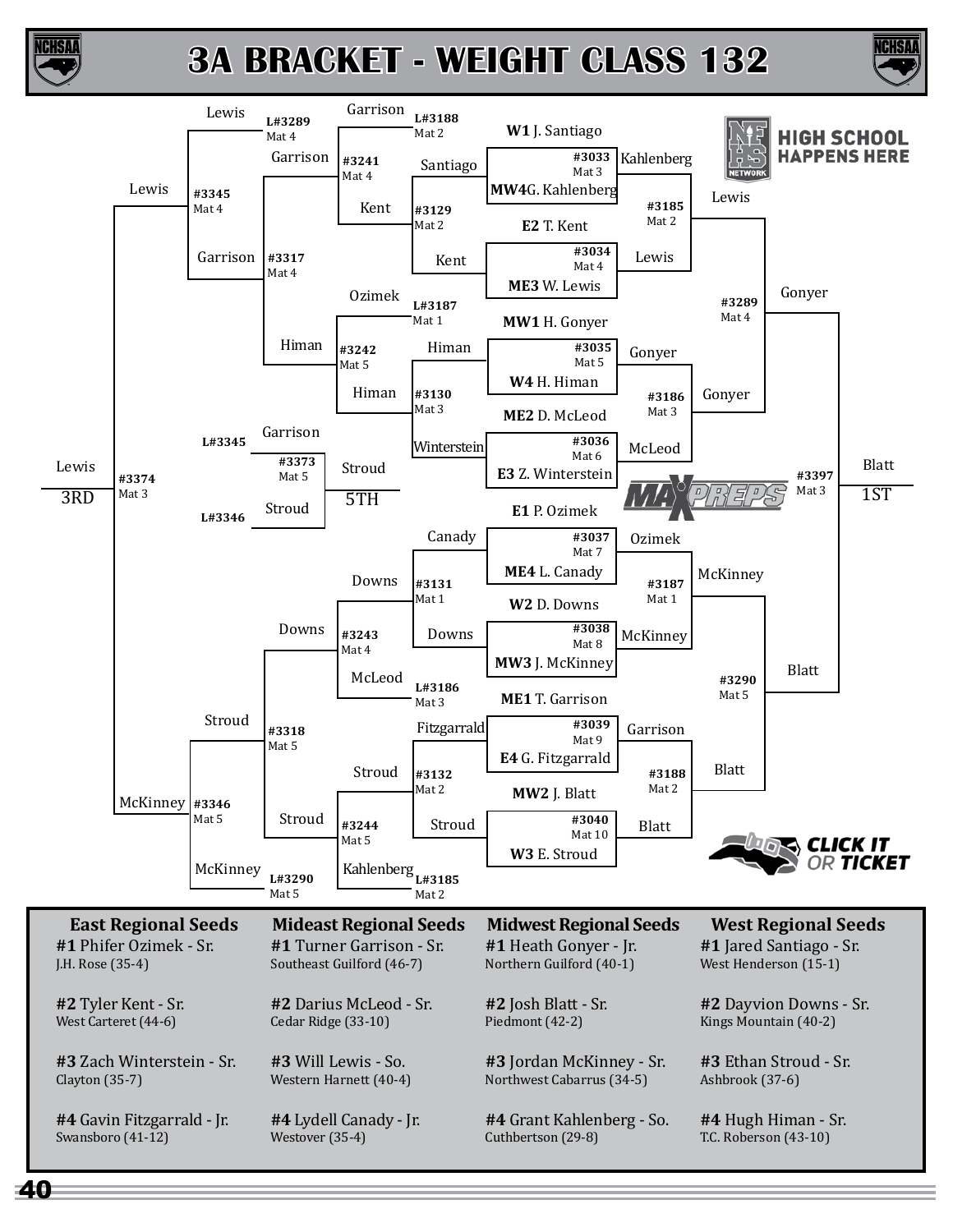



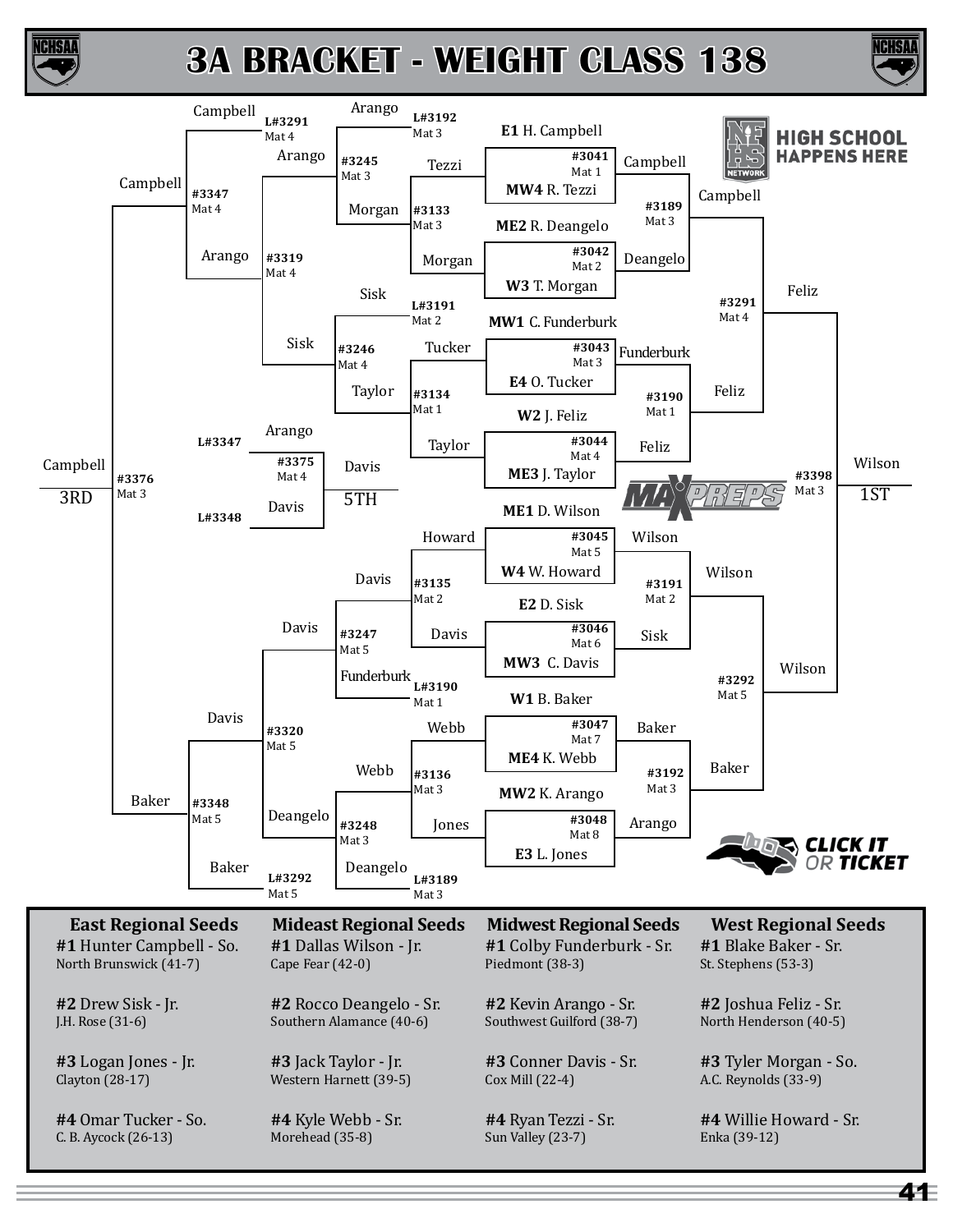

**ICHSA** 



42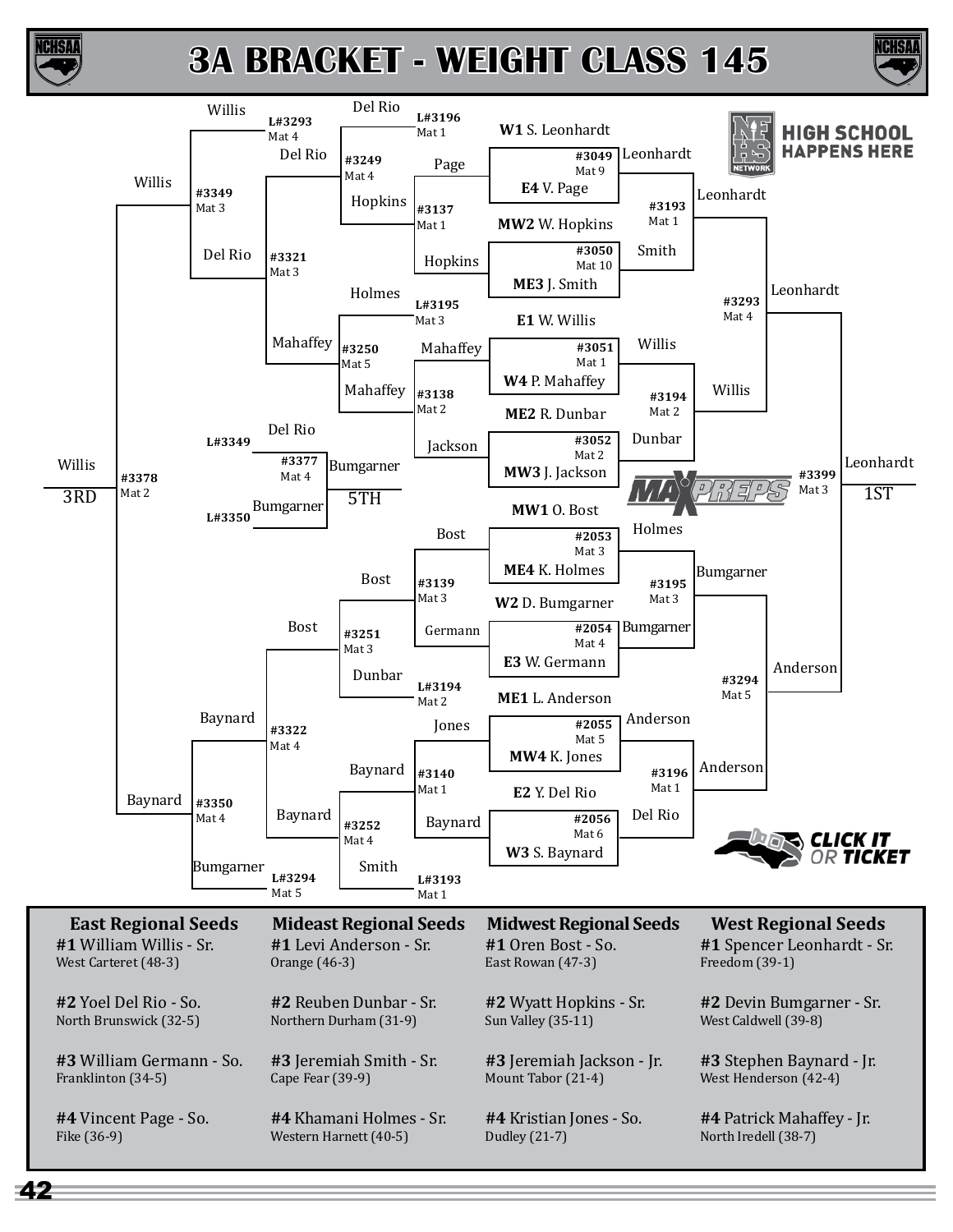



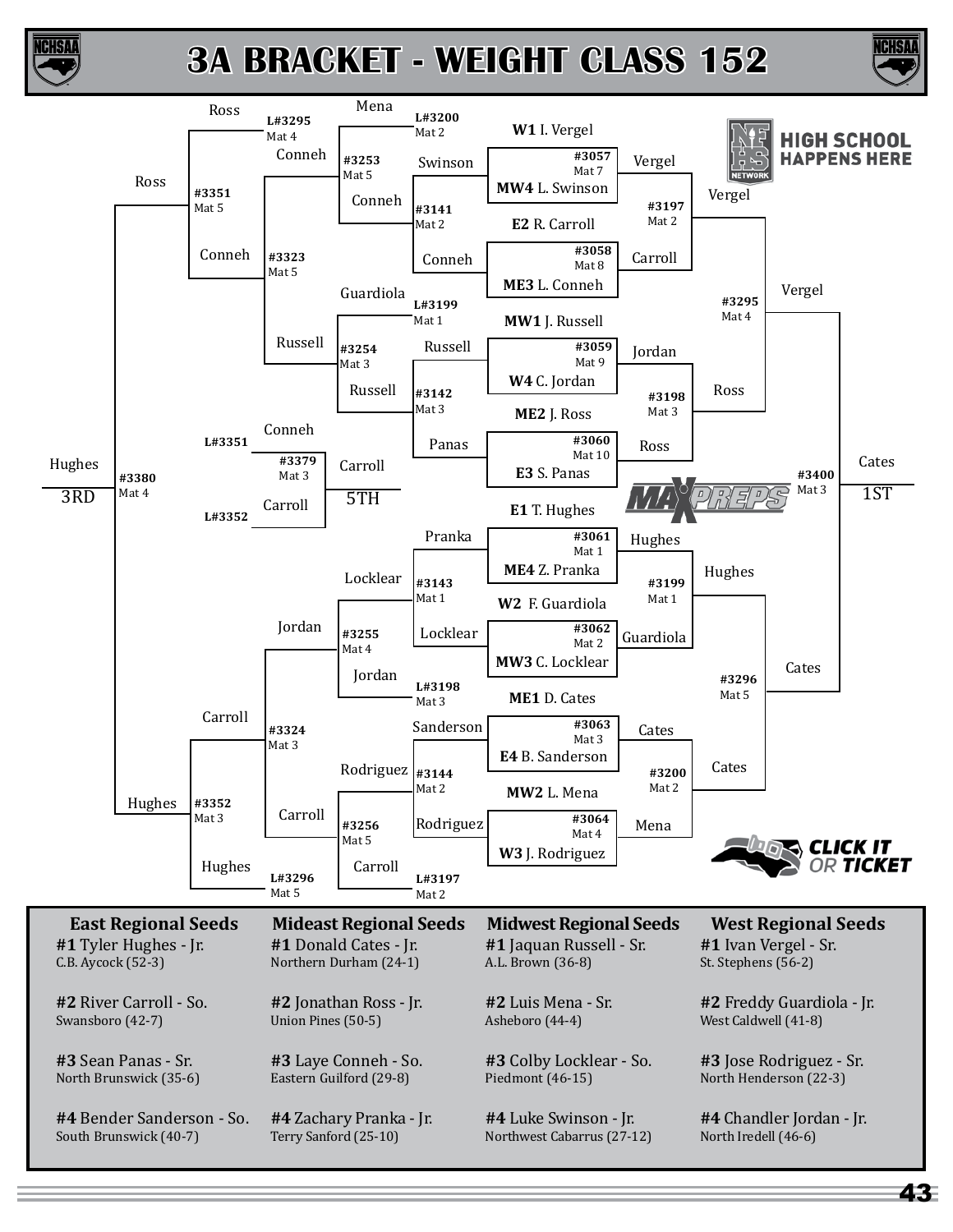





44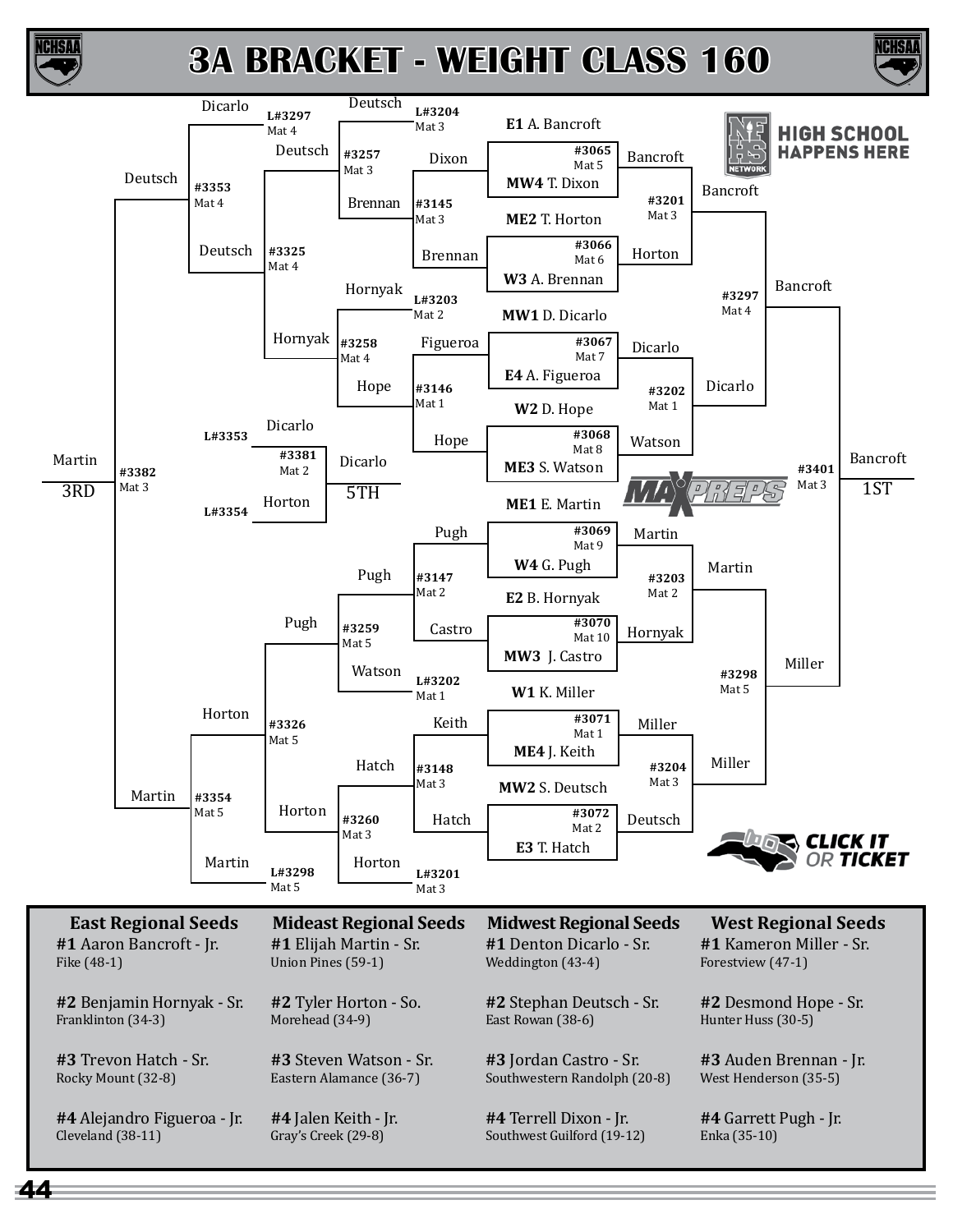



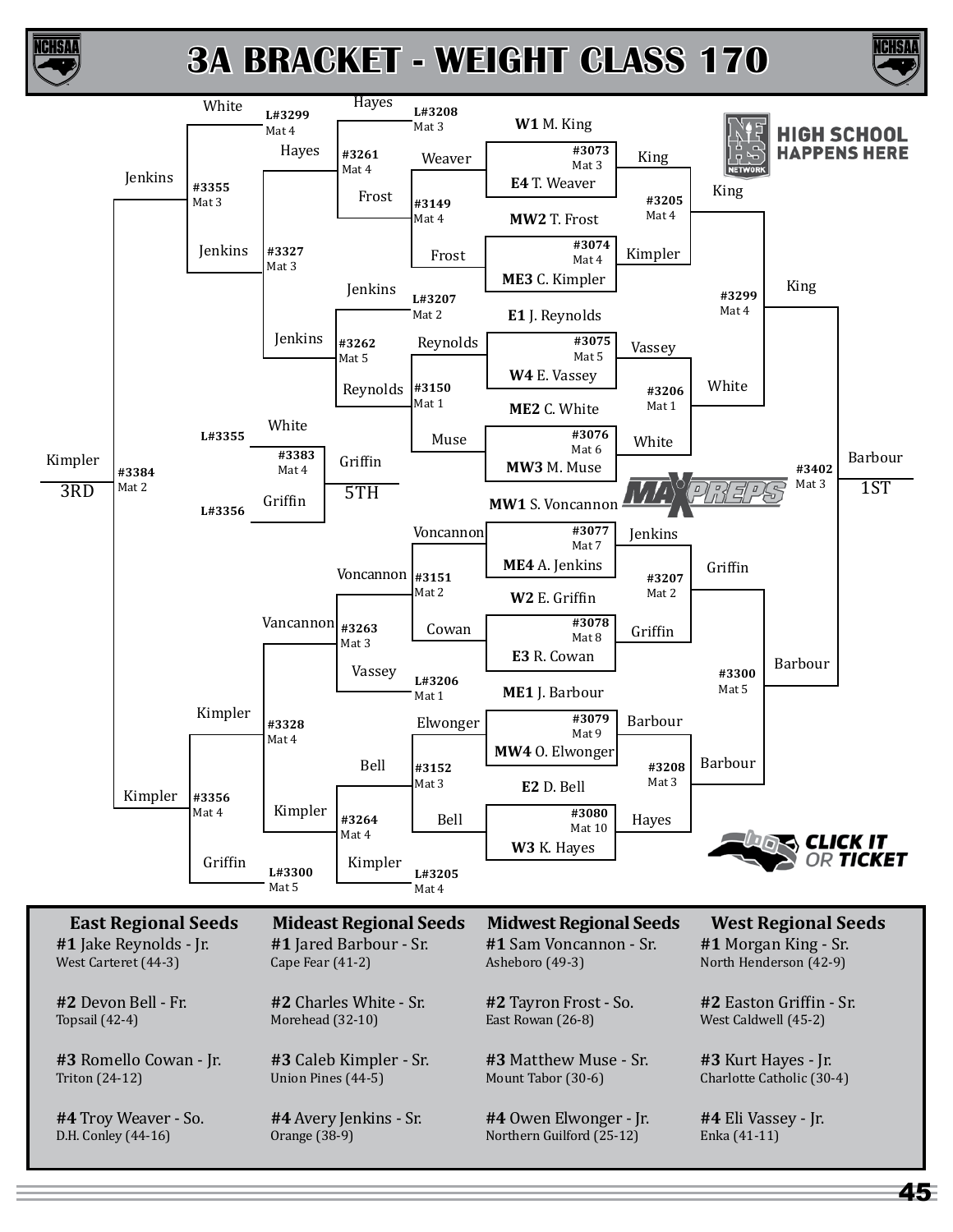

**CHSA** 



46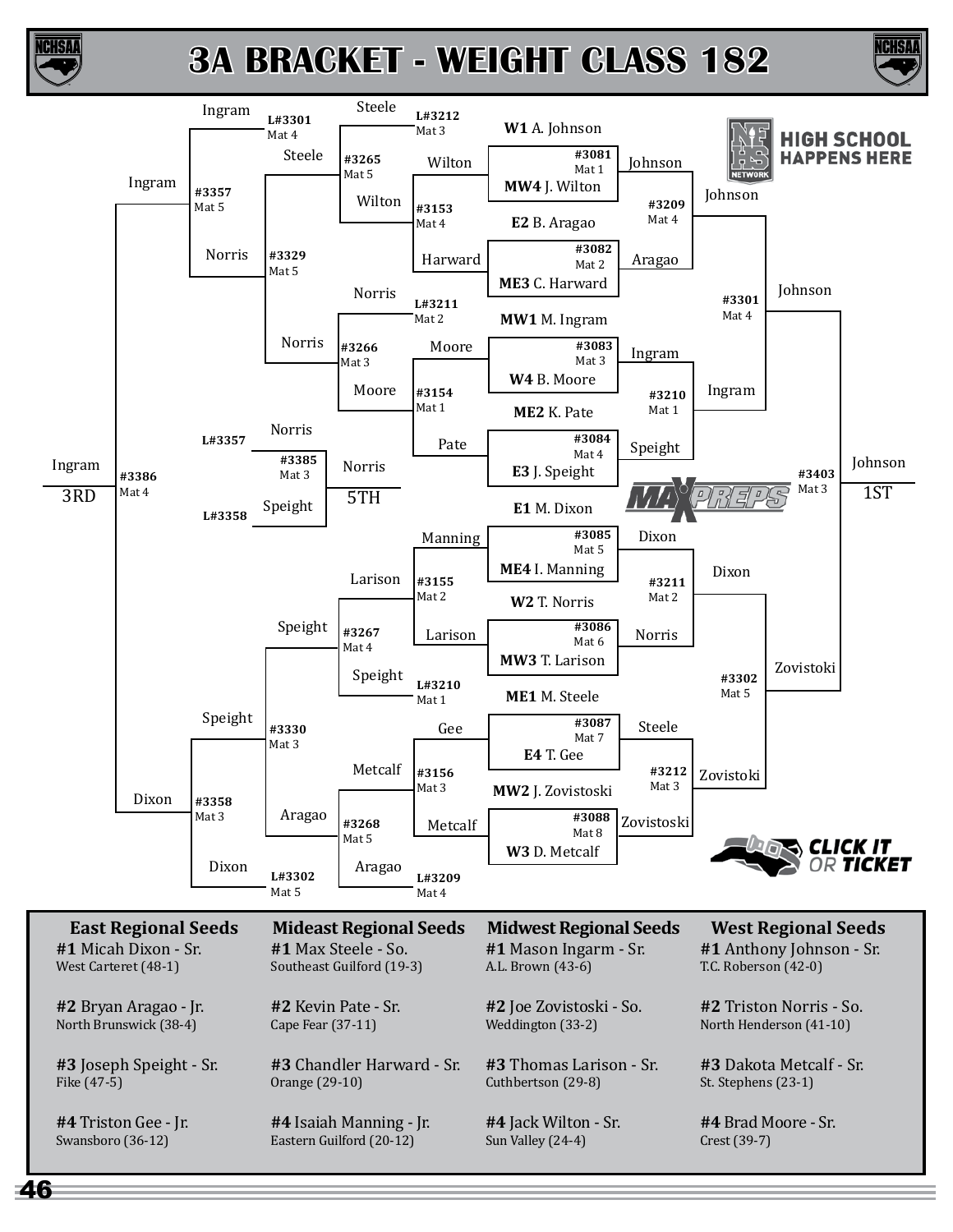



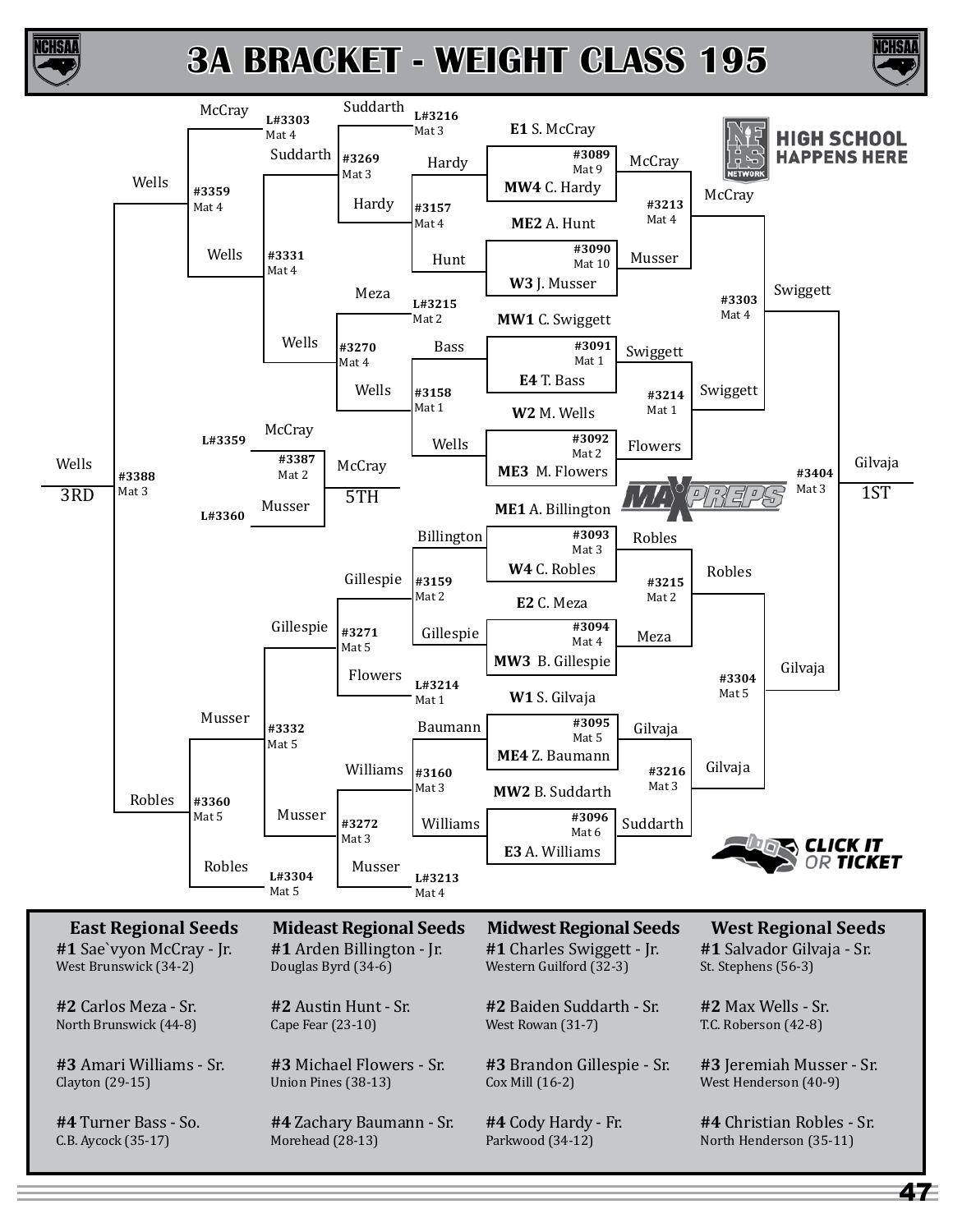